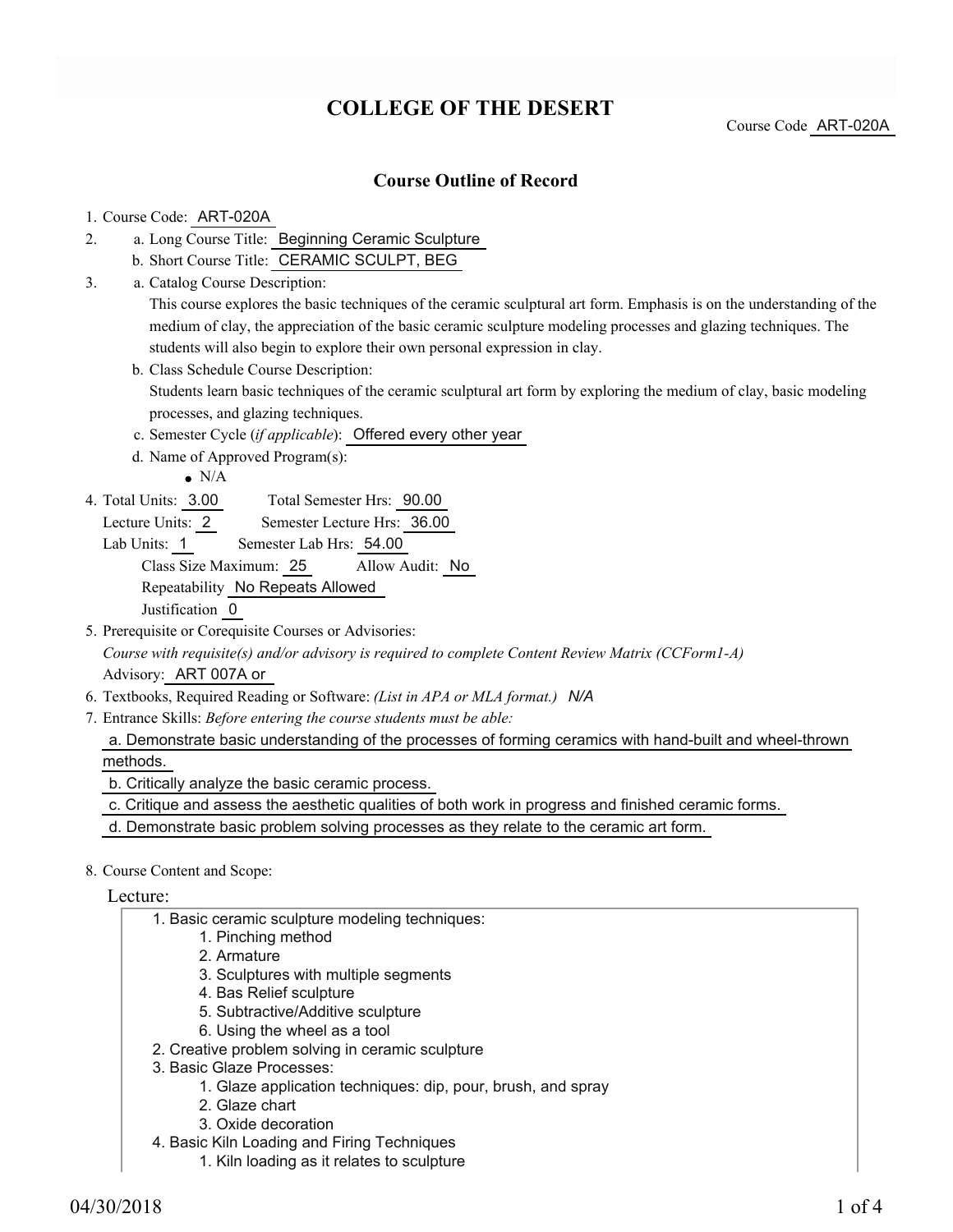### ART 020A-Beginning Ceramic Sculpture

- 2. Kiln firing as it relates to sculpture
- 3. Differences between kiln firings of ceramic sculpture and ceramics
- 5. Contemporary and historical examples of ceramic sculpture from around the world

Lab: *(if the "Lab Hours" is greater than zero this is required)*

- 1. Basic ceramic sculpture modeling techniques:
	- 1. Pinching method
	- 2. Armature
	- 3. Sculptures with multiple segments
	- 4. Bas Relief sculpture
	- 5. Subtractive/Additive sculptures
	- 6. Using the wheel as a tool
- 2. Creative problem solving in ceramic sculpture
- 3. Experimental uses of non fired techniques
- 4. Basic Glaze Processes:
	- 1. Glaze application techniques: dip, pour, brush, and spray
	- 2. Oxide decoration
	- 3. Alternative surface and cold surface application
- 5. Basic Kiln Loading and Firing Techniques
	- 1. Kiln loading as it relates to sculpture
	- 2. Kiln firing as it relates to sculpture
	- 3. Differences between kiln firings of ceramic sculpture and ceramics
- 6. Contemporary and historical examples of ceramic sculpture from around the world
- 9. Course Student Learning Outcomes:
	- 1. Demonstrate basic methods of creating ceramic sculpture, glazing, and kiln firing.
	- 2.

Interpret and critique various forms of the art of ceramic sculpture.

3.

Analyze and describe the basic aesthetic considerations when creating ceramic sculpture and its relative connection to ceramic sculptures in history.

- 10. Course Objectives: Upon completion of this course, students will be able to:
	- a. Demonstrate basic understanding of the processes of forming ceramics sculpture.
	- b. Critique and assess the aesthetic and conceptual qualities of both work in progress and finished ceramic sculptural forms.
	- c. Demonstrate basic creative problem-solving skills.
	- d. Have an enhanced visual awareness as it relates to three-dimensional form, including the use of sculpture vocabulary.
- 11. Methods of Instruction: *(Integration: Elements should validate parallel course outline elements)* 
	- a. Demonstration, Repetition/Practice
	- b. Laboratory
	- c. Lecture

Other Methods:

Demonstration of all ceramic sculptural modeling techniques; Demonstration of other lab exercises; Critique method of discussion; Videos, DVDs, and other related media technologies

12. Assignments: (List samples of specific activities/assignments students are expected to complete both in and outside of class.) In Class Hours: 90.00

Outside Class Hours: 72.00

a. In-class Assignments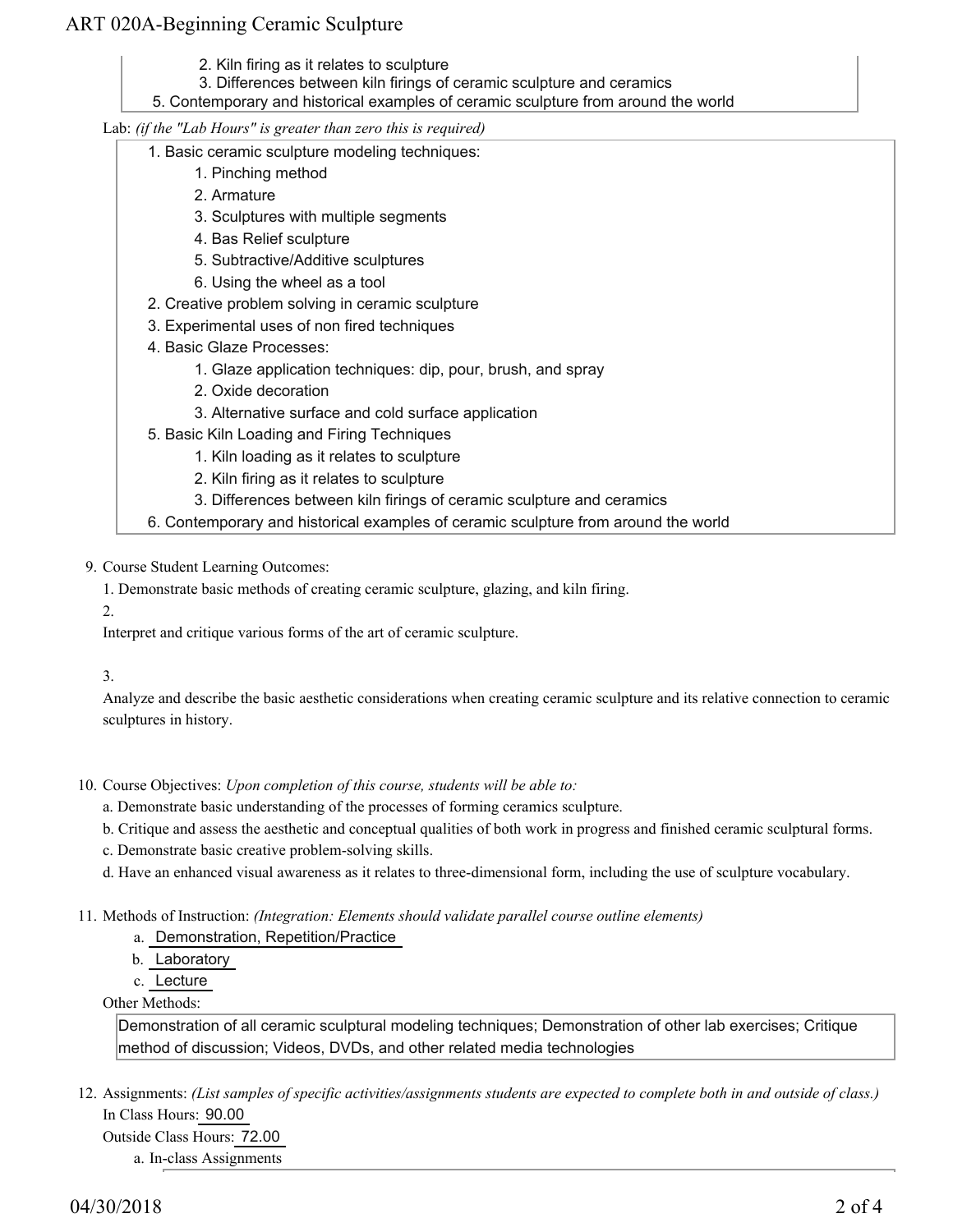## ART 020A-Beginning Ceramic Sculpture

-

General examples of construction methods seperate from conceptual approaches

- 1. Create a sculpture strictly modeling from a physical subject
- 2. Create a form using multiple segments, choose any building method (coil, slab, pinch or wheel)
- 3. Build a ceramic sculpture using additive methods
- 4. Create a sculpture using the wheel as a vehicle to create forms and ccombine multiples to make a whole
- 5. Create a primarily linear form using any caly sculpture method
- b. Out-of-class Assignments
	- 1. Research various historical cultures techniques and functions of sculptural forms.
	- 2. Sketch and design forms for class work
	- 3. Research contemporary ceramic artist in sculpture in your sketchbook
	- 4. Keep a thorough sketchbook of notes from assigned reading, and research
- 13. Methods of Evaluating Student Progress: The student will demonstrate proficiency by:
	- Critiques
	- Portfolios
	- Laboratory projects
	- Field/physical activity observations
	- Group activity participation/observation
	- Product/project development evaluation
	- Self/peer assessment and portfolio evaluation
	- True/false/multiple choice examinations
	- Mid-term and final evaluations
	- Student participation/contribution
- 14. Methods of Evaluating: Additional Assessment Information:
- 15. Need/Purpose/Rationale -- All courses must meet one or more CCC missions.
	- PO-GE C3 Arts, Humanities, and Culture

| Analyze the variety of forms of expression and how those are used to communicate social, cultural, and personal |  |  |  |  |
|-----------------------------------------------------------------------------------------------------------------|--|--|--|--|
| ideas, feelings, and concepts;                                                                                  |  |  |  |  |

| Show how and why the visual and performing arts are unique and how inherent meaning in the arts transcends |  |  |  |
|------------------------------------------------------------------------------------------------------------|--|--|--|
| written and verbal communication:                                                                          |  |  |  |

| Effectively communicate and express themselves and make themselves understood through visual, auditory, |  |
|---------------------------------------------------------------------------------------------------------|--|
| tactile, and symbolic means.                                                                            |  |

16. Comparable Transfer Course

17. Special Materials and/or Equipment Required of Students:

Clay and ceramic tools

Required Material? <sup>18.</sup> Materials Fees:

**Material or Item Cost Per Unit Total Cost Cost Per Unit Cost** 

| <b>Cost Per Unit</b> |  |  |
|----------------------|--|--|
|----------------------|--|--|